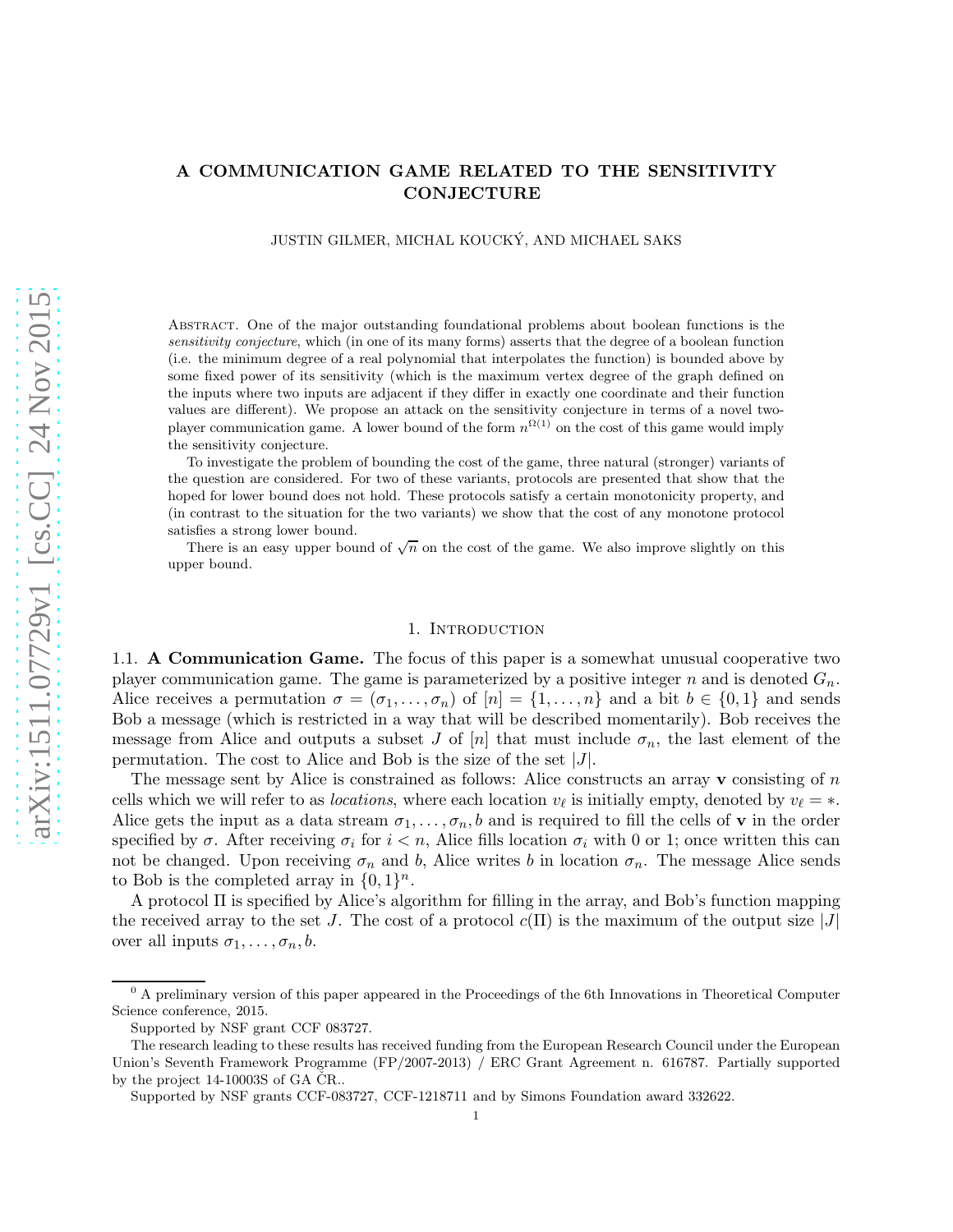For example, consider the following protocol. Let  $k = \lceil \sqrt{n} \rceil$ . Alice and Bob fix a partition of the locations of **v** into k blocks each of size at most k. Alice fills **v** as follows: When  $\sigma_i$  arrives, if  $\sigma_i$  is the last location of its block to arrive then fill the entry with 1 otherwise fill it with 0.

Notice that if  $b = 1$  then the final array v will have a single 1 in each block. If  $b = 0$  then v will have a unique all 0 block.

Bob chooses  $J$  as follows: if there is an all 0 block, then  $J$  is set to be that block, and otherwise J is set to be the set of locations containing 1's. It is clear that  $\sigma_n \in J$  and so this is a valid protocol. In all cases the size of J will be at most k and so the cost of the protocol is  $\lceil \sqrt{n} \rceil$ . We will refer to this protocol as the AND-OR protocol. In Section [2.1](#page-3-0) we remark on this protocol's connection to the boolean function

AND-OR
$$
(x)
$$
 =  $\bigwedge_{i=1}^{\sqrt{n}} \bigvee_{j=1}^{\sqrt{n}} x_{ij}$ .

Let us define  $C(n)$  to be the minimum cost of any protocol for  $G_n$ . We are interested in the growth rate of  $C(n)$  as a function of n. In particular, we propose:

<span id="page-1-0"></span>Question 1. Is there a  $\delta > 0$  such that  $C(n) = \Omega(n^{\delta})$ ?

1.2. Connection to the Sensitivity Conjecture. Why consider such a strange game? The motivation is that the game provides a possible approach to the well known *sensitivity conjecture* from boolean function complexity.

Recall that the sensitivity of an *n*-variate boolean function f at an input **x**, denoted  $s_{\mathbf{x}}(f)$ , is the number of locations  $\ell$  such that if we flip the bit of x in location  $\ell$  then the value of the function changes. (Alternatively, this is the number of neighbors of  $x$  in the hamming graph whose f value is different from  $f(\mathbf{x})$ .) The sensitivity of f,  $s(f)$ , is the maximum of  $s_{\mathbf{x}}(f)$  over all boolean inputs x.

The degree of a function f,  $deg(f)$ , is the smallest degree of a (real) polynomial p in variables  $x_1, \ldots, x_n$  that agrees with f on the boolean cube.

**Conjecture 2.** (The Sensitivity Conjecture) There is a  $\delta > 0$  such that for any boolean function  $f, s(f) \ge \Omega(deg(f)^{\delta}).$ 

An easy argument (given in Section [2\)](#page-2-0) connects the cost function  $C(n)$  of the game  $G_n$  to the sensitivity conjecture:

<span id="page-1-1"></span>**Proposition 3.** For any boolean function on n variables,  $s(f) \geq C(deg(f))$ .

In particular, an affirmative answer to Question [1](#page-1-0) would imply the sensitivity conjecture.

We note that Andy Drucker [\[5\]](#page-12-0) independently formulated the above communication game, and observed its connection to the sensitivity conjecture.

1.3. Background on the Sensitivity Conjecture. Sensitivity and degree belong to a large class of complexity measures for boolean functions that seek to quantify, for each function  $f$ , the amount of knowledge about individual variables needed to evaluate f. Other such measures include decision tree complexity and its randomized and quantum variants, certificate complexity, and block sensitivity. The value of such a measure is at most the number of variables. There is a long line of research aimed at bounding one such measure in terms of another. For measures a and b let us write  $a \leq_r b$  if there are constants  $C_1, C_2$  such that for every total boolean function f,  $a(f) \leq C_1 b(f)^r + C_2$ . For example, the decision tree complexity of f,  $D(f)$ , is at least its degree  $deg(f)$  and thus  $deg \leq_1 D$ . It is also known [\[11\]](#page-12-1) that  $D \leq_3 deg$ . We say that a is polynomially bounded by b if  $a \leq_r b$  for some  $r > 0$  and that a and b are polynomially equivalent if each is polynomially bounded by the other.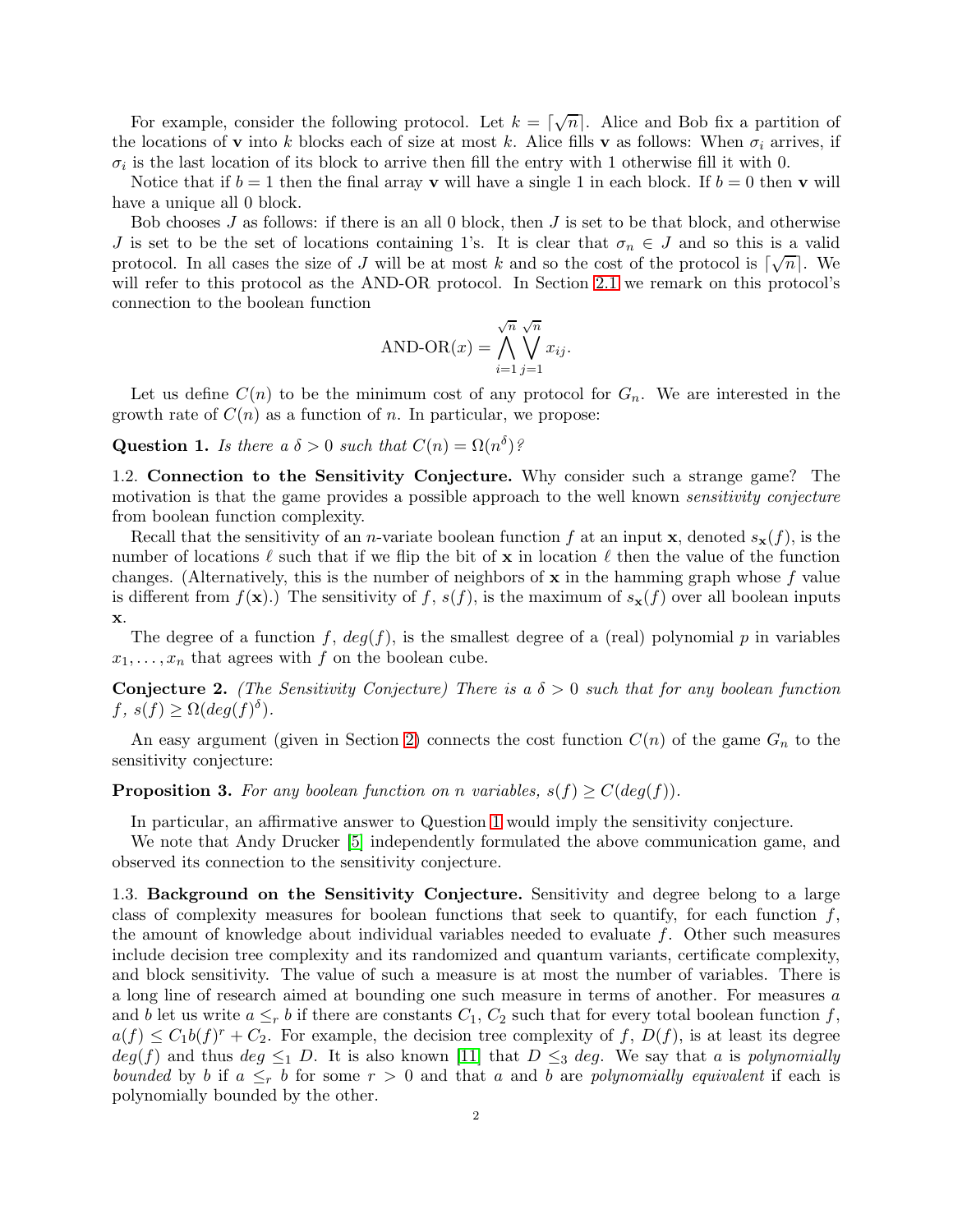The measures mentioned above, with the notable exception of sensitivity, are known to be poly-nomially equivalent. For example, Nisan and Szegedy [\[13\]](#page-12-2) proved  $bs(f) \leq_2 deg(f)$ , and also proved a result in the other direction, which was improved in [\[2\]](#page-11-0) to  $deg(f) \leq_3 bs(f)$ . For a survey of such results, see [\[3\]](#page-12-3) and [\[8\]](#page-12-4); some recent results include [\[1,](#page-11-1) [6\]](#page-12-5).

The sensitivity conjecture, posed as a question by Nisan [\[12\]](#page-12-6) asserts that  $s(f)$  is polynomially equivalent to at least one (and therefore all) of the other measures mentioned. There are many reformulations and related conjectures; see [\[8\]](#page-12-4) for a survey.

The sensitivity conjecture perhaps more commonly appears as a question on the relationship between sensitivity and block sensitivity. For example, Nisan and Szegedy [\[13\]](#page-12-2) asked specifically if  $bs(f) = O(s^2(f))$  for all functions, and as of this writing no counterexample has been given. The best known bound relating sensitivity to another measure was given by Kenyon and Kutin [\[9\]](#page-12-7). They proved that  $bs(f) \leq \frac{e}{2\pi}e^{s(f)}\sqrt{s(f)}$  for all boolean functions.

1.4. Outline of the Paper. In Section [2](#page-2-0) we prove that a positive answer to Question [1](#page-1-0) would imply the sensitivity conjecture. We show that adversary arguments for proving that boolean functions are evasive (that is have decision tree complexity  $D(f) = n$ ) provide strategies for the communication game. We also prove that it suffices to answer Question [1](#page-1-0) for the restricted class of order oblivious protocols.

In Section [3](#page-4-0) we present three stronger variants of Question [1.](#page-1-0) We exhibit protocols that show that two of these variants have negative answers. One might then expect that variants of one of these protocols might lead to a negative answer to Question [1.](#page-1-0) However, we observe that these protocols satisfy a property called monotonicity and in Section [4](#page-8-0) we prove a  $\lfloor \sqrt{n} \rfloor$  lower bound on the cost of any monotone protocol. Thus a protocol that gives a negative answer to Question [1](#page-1-0) must look quite different from the two protocols that refuted the strengthenings. We also prove a rather weak lower bound for a special class of protocols called assignment oblivious protocols. Finally, in Section [5](#page-11-2) we construct a protocol with cost  $.8\sqrt{n}$ , thus beating the AND-OR protocol by a constant factor. Let  $r(k) = \log(C(k)/\log(k))$ . After a preliminary version of our paper appeared, Szegedy [\[14\]](#page-12-8) showed that for any k,  $C(n) = O(n^{r(k)})$ . Our example shows that there is a k for which  $r(k) < 1/2$  and so it follows that  $C(n) = O(n^{1/2-\delta})$  for some  $\delta > 0$ . Szegedy further showed that  $C(30) \leq 5$  which gives the best currently known upper bound  $C(n) = O(n^{0.4732})$ .

### 2. Connection between the Sensitivity Conjecture and the Game

<span id="page-2-0"></span>In this section we prove Proposition [3,](#page-1-1) which connects the sensitivity conjecture with the two player game described in the introduction.

We use  $\mathbf{e}_{\ell}$  to denote the assignment in  $\{0,1\}^n$  that is 1 in location  $\ell$  and 0 elsewhere. Given  $\mathbf{v}, \mathbf{w} \in \{0, 1\}^n$ ,  $\mathbf{v} \oplus \mathbf{w}$  denotes their bitwise mod-2 sum.

Alice's strategy maps the permutation-bit pair  $(\sigma, b)$  to a boolean array v and Bob's strategy maps the array **v** to a subset of  $[n]$ . We now show that for each strategy for Alice there is a canonical best strategy for Bob. For a permutation  $\sigma$ ,  $\Pi_A(\sigma)$  denotes the array Alice writes while receiving  $\sigma_1, \cdots, \sigma_{n-1}$  (so location  $\sigma_n$  is labeled \*). Thus  $\Pi_A(\sigma)$  can be viewed as an edge in the *hamming* graph  $\mathbb{H}_n$  whose vertex set is  $\{0,1\}^n$ , with two vertices adjacent if they differ in one coordinate. The edge set  $E(\Pi)$  of a protocol  $\Pi$  is the set of edges  $\Pi_A(\sigma)$  over all permutations  $\sigma$ . This defines a subgraph of  $\mathbb{H}_n$ . Given Alice's output **v**, the possible values for  $\sigma_n$  are precisely those locations l that satisfy  $(\mathbf{v}, \mathbf{v} \oplus \mathbf{e}_\ell)$  is an edge in  $E(\Pi)$ . Thus the best strategy for Bob is to output this set of locations. It follows that  $c(\Pi)$  is equal to the maximum vertex degree of the graph  $E(\Pi)$ .

Proposition [3](#page-1-1) will therefore follow by showing the following: Given a boolean function with degree n and sensitivity s, there is a strategy  $\Pi$  for Alice for the game  $G_n$  such that the graph  $E(\Pi)$  has maximum degree at most s.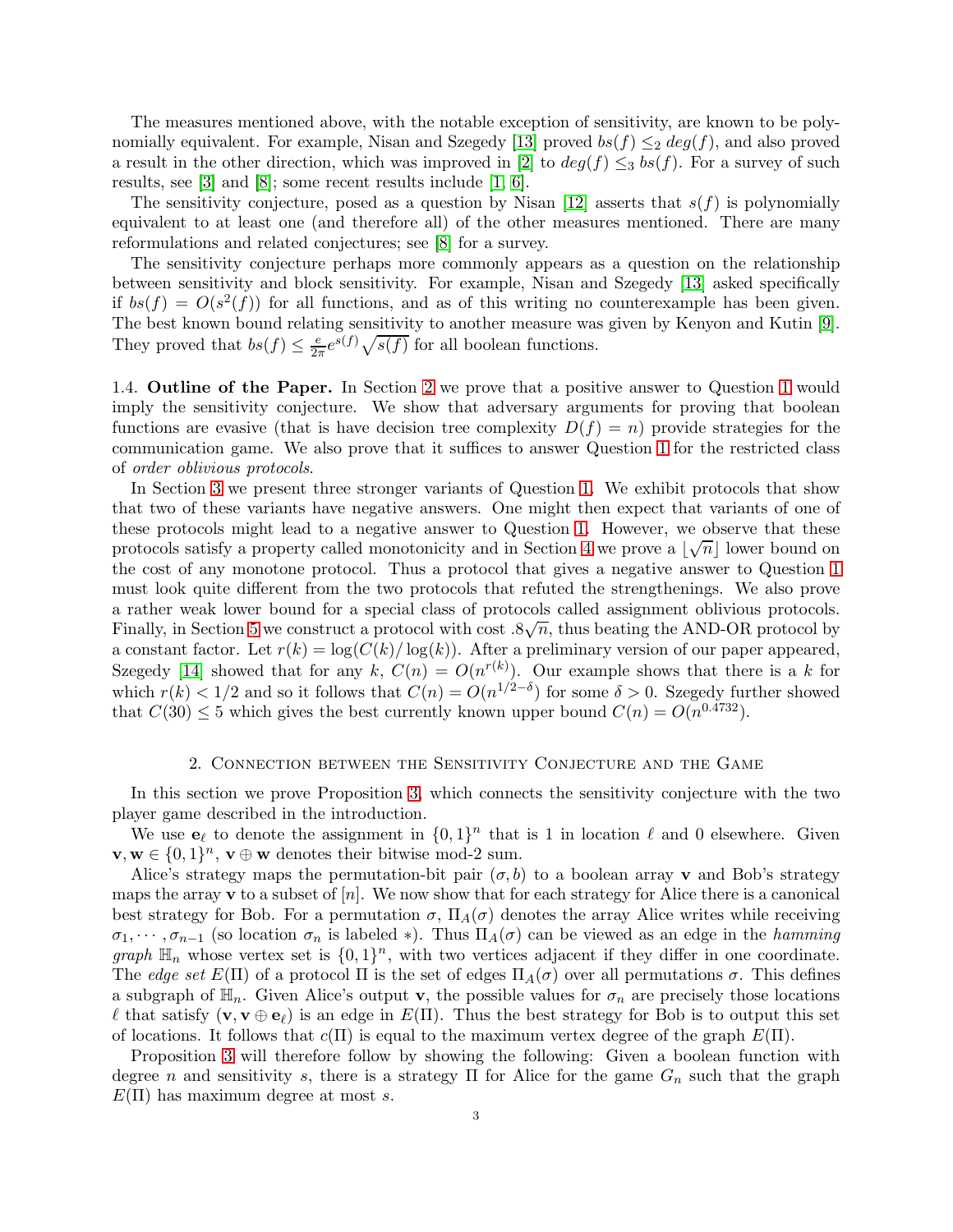We need a few preliminaries. A *subfunction* of a boolean function f is a function q obtained from f by fixing some of the variables of f to 0 or 1. For a subfunction g of f,  $s(f) \geq s(g)$ . We say a function has full degree if  $deg(f)$  is equal to the number of variables of f. We start by recalling some well known facts.

**Lemma 4.** For any boolean function f there exists a subfunction q on  $deg(f)$  variables that has full degree.

*Proof.* If p is the (unique) multilinear real polynomial that agrees with f on the boolean cube, then p contains a monomial  $\prod_{\ell\in\mathcal{C}} x_{\ell}$  where  $|S| = deg(f)$ . Let g be the function obtained by fixing the variables in  $[n] \setminus S$  to 0. Then g is a function on  $deg(f)$  variables that has full degree.

<span id="page-3-1"></span>**Lemma 5.** Given a function f with full degree and a location  $\ell$ , there exists a bit b such that the function obtained from f by fixing  $x_{\ell} = b$  is also of full degree.

*Proof.* The polynomial (viewed as a function from  $\{0,1\}^n \to \{0,1\}$ ) for f may be written in the form  $p_1(x_1, x_2, \dots, \mathcal{Y}_\ell, \dots, x_n) + x_\ell p_2(x_1, x_2, \dots, \mathcal{Y}_\ell, \dots, x_n)$ . Here  $p_1(x_1, x_2, \dots, \mathcal{Y}_\ell, \dots, x_n)$  indicates that the variable  $x_{\ell}$  is not an input to the polynomial. If  $p_1$  has a non zero coefficient on the monomial  $\prod x_k$ , then we set  $x_\ell = 0$  and the resulting function will have full degree. For the other  $k\not=\ell$ case, note  $p_2$  must have a non zero coefficient on  $\prod$  $k\not=\ell$  $x_k$  because f has full degree. Thus, setting

 $x_{\ell} = 1$  will work.

The proof of this lemma is essentially the same as the standard argument that the decision tree complexity of any function f is at least  $deg(f)$ .

We are now ready to prove Proposition [3.](#page-1-1)

*Proof.* Given f, let g be a subfunction on  $deg(f)$  variables with full degree. We construct a protocol  $\Pi$  that satisfies  $E(Π) ⊆ E(g)$ , where  $E(g)$  denotes the set of sensitive edges for the function g, i.e. the edges of  $\mathbb{H}_n$  whose endpoints are mapped to different values by g, which implies  $c(\Pi) \leq s(g) \leq$  $s(f)$ , and thus proves the proposition. As Alice receives  $\sigma_1, \sigma_2, \cdots, \sigma_n$ , she fills in **v** so that the restriction of f to each partial sucessive partial assignment remains a full degree function, which is possible by Lemma [5.](#page-3-1) After Alice fills location  $\sigma_{n-1}$ , the function g restricted to v is a nonconstant function of one variable, and so the edge  $\Pi_A(\sigma)$  is a sensitive edge for g. This implies that  $E(\Pi) \subseteq E(g).$ 

 $\Box$ 

The proof shows that a degree n Boolean function having sensitivity s can be converted into a strategy for Alice for the game  $G_n$  of cost at most s. We don't know whether this connection goes the other way, i.e., we can't rule out the possibility that the answer to Question [1](#page-1-0) is negative (there is a very low cost protocol for  $G_n$ ) but the sensitivity conjecture is still true.

<span id="page-3-0"></span>2.1. Connection to Decision Tree Complexity. An *n*-variate boolean function is *evasive* if its decision tree complexity is n. A common method for proving evasiveness is via an *adversary* argument. View the problem of evaluating the function by a decision tree as a game between the querier who wishes to evaluate the function and who decides which variable to read next, and the adversary who decides the value of the variable. A function is evasive if there is a strategy for the adversary that forces the querier to ask all  $n$  questions. For example, to prove that

AND-OR(**x**) = 
$$
\bigwedge_{i=1}^{\sqrt{n}} \bigvee_{j=1}^{\sqrt{n}} x_{ij}
$$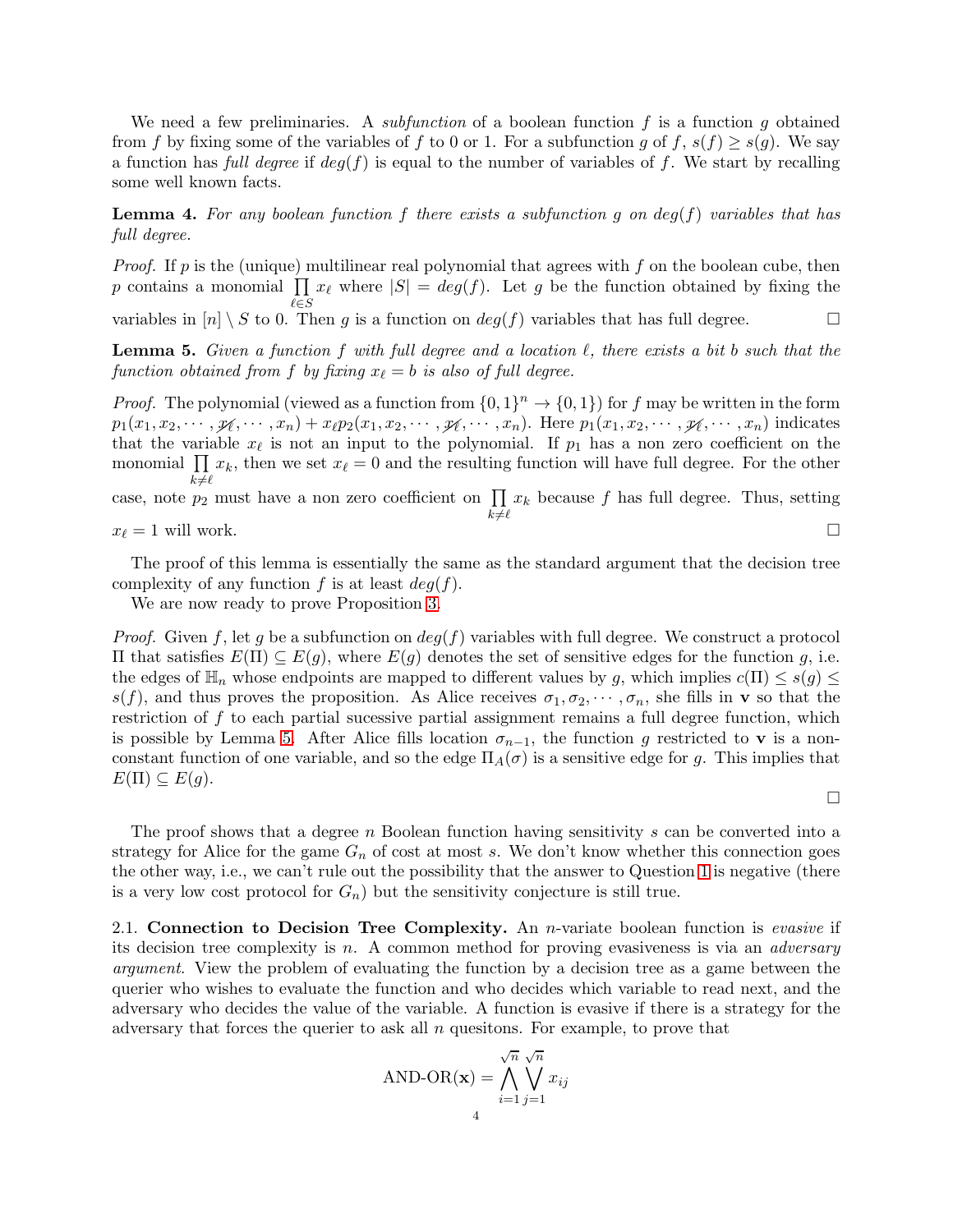is evasive, the adversary can use the strategy: answer 0 to every variable unless the variable is the last variable in its  $\vee$ -block, in which case answer 1. This adversary is exactly Alice's part of the AND-OR protocol described in the introduction. For more examples of adversary arguments see  $|10|$ .

Every evasive function  $f$  by definition admits an adversary argument, and this corresponds to a protocol Π for Alice. In fact a function f is evasive if and only if there exists a protocol Π for which  $E(\Pi) \subseteq E(f)$  (recall  $E(f)$  is the set of sensitive edges of the function f), and thus the cost (size of the set chosen by Bob) is at most the sensitivity of  $f$ . This work explores whether we can use the structure of an arbitrary adversary (or protocol) to exhibit a lower bound on sensitivity.

2.2. Order Oblivious Protocols. In the game  $G_n$ , at each step  $i < n$ , the value written by Alice at location  $\sigma_i$  may depend on her knowledge up to that step, which includes both the sequence  $\sigma_1, \cdots, \sigma_i$  and the partial assignment already made to v at locations  $\sigma_1, \ldots, \sigma_{i-1}$ . A natural way to restrict Alice's strategy is to require that the bit she writes in location  $\sigma_i$  depends only on  $\sigma_i$  and the current partial assignment to v but not on the order in which  $\sigma_1, \ldots, \sigma_{i-1}$  arrived. A protocol satisfying this restriction is said to be *order oblivious*. The following easy proposition shows that it suffices to answer Question [1](#page-1-0) for order oblivious protocols.

<span id="page-4-1"></span>**Proposition 6.** Given any protocol  $\Pi$  there exists an order oblivious protocol  $\Pi'$  such that  $E(\Pi') \subseteq \overline{\Pi'}$  $E(\Pi)$ . In particular,  $c(\Pi') \leq c(\Pi)$ .

*Proof.* First some notation. Given a permutation  $\sigma$  let  $\sigma_{\leq k}$  denote the prefix of the first k elements of  $\sigma$ . We let  $\Pi_A(\sigma_{\leq k})$  denote the partial assignment written on **v** after Alice has been streamed  $\sigma_1, \cdots, \sigma_k$ .

Given  $\Pi$  we define an order oblivious protocol  $\Pi'$  of cost at most that of  $\Pi$ . We define  $\Pi'$  in steps, (where in step i Alice receives  $\sigma_i$  and writes a bit in that location). Given  $k \geq 0$  we assume that  $\Pi'$  has been defined up through step k and has the property that for every permutation  $\sigma$ , there is a permutation  $\tau$  of  $\sigma_1, \cdots, \sigma_k$  so that  $\Pi_A(\tau) = \Pi'_A(\sigma_{\leq k})$ .

Suppose  $\sigma_{k+1}$  arrives and the current state of the array is  $\mathbf{v} := \Pi'(\sigma_{\leq k})$ . From  $\mathbf{v}$  Alice can deduce the set  $\{\sigma_1,\ldots,\sigma_k\}$  (the set of locations not labeled \*). Alice then considers all permutations  $\tau$  of  $\sigma_1, \dots, \sigma_k$  such that  $\Pi_A(\tau) = \Pi'_A(\sigma_{\leq k})$  and picks the lexicographically smallest permutation (call it  $\tau^*$ ) in that set and writes on location  $\sigma_{k+1}$  according to what  $\Pi$  does after  $\tau^*$ . Note that the bit written on location  $\sigma_{k+1}$  does not depend on the relative order of  $\sigma_1, \sigma_2, \cdots, \sigma_k$ .

<span id="page-4-0"></span>By construction,  $\Pi'$  is order oblivious. Also for any permutation  $\sigma$  there is a permutation  $\tau$  for which  $\Pi_A(\tau) = \Pi'_A(\sigma)$ . This implies that  $E(\Pi') \subseteq E(\Pi)$ .

# 3. Stronger Variants of QUESTION 1

We now present three natural variants of Question [1,](#page-1-0) and refute two of them by exhibiting and analyzing some specific protocols.

The cost function  $c(\Pi)$  of a protocol is the worst case cost over all choices of  $\sigma_1, \ldots, \sigma_n, b$ . Alternatively, we can consider the average size (with respet to random  $\sigma$  and b) of the set Bob outputs. We call this the expected cost of  $\Pi$  and denote it by  $\tilde{c}(\Pi)$ . Let  $C(n)$  denote the minimum expected cost of a protocol for  $G_n$ .

Question 7. Is there a  $\delta > 0$  such that  $\tilde{C}(n) = \Omega(n^{\delta})$ ?

An affirmative answer to this question would give an affirmative answer to Question [1.](#page-1-0)

It is well known that the natural probabilistic version of the sensitivity conjecture, where sensitivity is replaced by average sensitivity (wiith respect to the uniform distribution over  $\{0,1\}^n$ ) is trivially false (for example, for the OR function). However, there is apparently no connection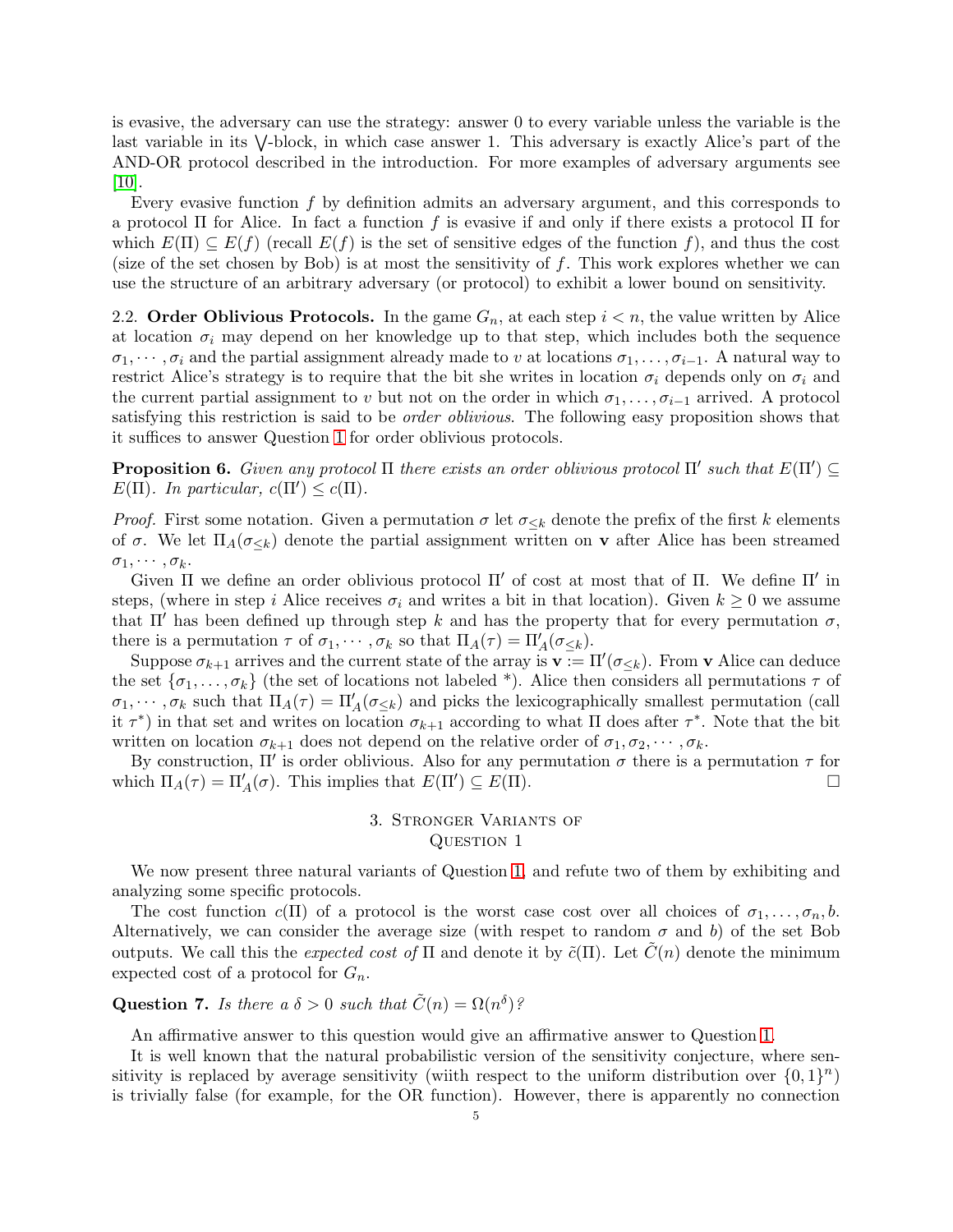between average sensitivity and average protocol cost. For example, the protocol induced by the decision tree adversary for OR has Alice write a 0 at each step. Note that  $E(\Pi)$  is exactly the set of sensitive edges for the OR function. However, the average cost  $\tilde{c}(\Pi)$  is  $n/2$  whereas the average sensitivity of the OR function is  $o(1)$ .

We also remark that an analog of Proposition [6](#page-4-1) holds for the cost function  $\tilde{c}(\Pi)$ , and therefore it suffices to answer the question for order oblivious protocols. (The proof of the analog is similar to the proof of Proposition [6,](#page-4-1) except when modifying the protocol  $\tau^*$  is not selected to be the lexicographically smallest permutation in the indicated set, but rather the permutation in the indicated set that minimizes the expected cost conditioned on the first  $k$  steps.)

There is another natural variant of Question [1](#page-1-0) based on average case. When we run a fixed protocol  $\Pi$  on a random permutation  $\sigma$  and bit b, we can view the array v produced by Alice as a random variable. Let  $h(\Pi)$  be the conditional entropy of  $\sigma_n$  given v; intuitively this measures the average number of bits of uncertainty that Bob has about  $\sigma_n$  after seeing v. It is easy to show that this is bounded above by  $\log(c(\Pi))$ . Let  $\tilde{H}(n)$  be the minimum of  $\tilde{h}(\Pi)$  over all protocols  $\Pi$  for  $G_n$ . The analog of Question [1](#page-1-0) is whether there is a positive constant  $\delta$  such that  $H(n) = \Omega(\delta \log(n))$ . An affirmative answer to this would have implied an affirmative answer to Question [1,](#page-1-0) but the answer to this new question turns out to be negative.

# <span id="page-5-0"></span>**Theorem 8.** There is an order oblivious protocol  $\Pi$  for  $G_n$  such that  $\tilde{h}(\Pi) = 3 + \lceil \log \log(n) \rceil$ .

Remark: It might seem that this could be proved by giving a protocol Π that is not order oblivious and converting it into an order oblivious protocol as described earlier.. However, while we know that this can be done without increasing worst case cost or average cost, it is possible that  $h$  may inrease. Therefore, we construct the desired order oblivious protocol directly.

*Proof.* Let  $k = \lfloor \log(n) \rfloor$  and associate each location  $\ell \in [n]$  to its binary expansion, viewed as a vector  $\mathbf{b}(\ell) \in \mathbb{F}_2^k$ . Note that  $0 \notin [n]$ , and thus each vector  $\mathbf{b}(\ell)$  is nonzero. For an array  $\mathbf{v} \in \{0,1\}^n$ we define  $\Gamma(\mathbf{v})$  to be  $\sum_{i=1}^n \mathbf{b}(\ell)$ , i.e. the vector in  $\mathbb{F}_2^k$  obtained by summing the vectors corresponding to the 1 entries of **v**. Say that an array  $\mathbf{v} \in \{0, 1, *\}^n$  is *admissible* if there is a way of filling in the \*'s (a completion) so that for the resulting array w we have  $\Gamma(\mathbf{w}) = 0^k$ , where  $0^k$  is the all 0 vector in  $\mathbb{F}_2^k$ . For an admissible array **v**, let  $\hat{\mathbf{v}}$  be the unique completion of **v** such that (1)  $\Gamma(\hat{\mathbf{v}}) = 0^k$ , (2) The number r of 0's in  $\hat{\mathbf{v}}$  is minimum, (3) the ordered sequence  $\ell_1 < \cdots < \ell_r$  of locations of the 0's in  $\hat{\mathbf{v}}$  is lexicographically minimum subject to conditions (1) and (2), i.e., for each  $j \in [r]$ ,  $\ell_j$  is minimum possible given  $\ell_1, \ldots, \ell_{j-1}$ .

We now describe the protocol. Let  $t > k$  be an integer (which we'll choose to be  $\lceil \log^2(n) \rceil$ ). Alice says 0 for the first  $n - t$  steps. The resulting array u has  $n - t$  0's and  $t *$ 's. Since u can be completed to the all 0 array, u is admissible. Furthermore, among the ∗ positions there must be a set of at most k vectors that sum to  $0^k$ , so  $\hat{\mathbf{u}}$  has at most k 1's. Alice fills in the remaining positions to agree with  $\hat{u}$ . This strategy is order oblivious: a simple induction shows that for each array  $w$ reached under the above strategy, w is admissible and  $\hat{\mathbf{w}} = \hat{\mathbf{u}}$ , so Alice's strategy is equivalent to filling position  $\sigma_k$  (for  $k \geq n - t$ ) according to  $\hat{\mathbf{w}}$  where **w** is the array after  $k - 1$  steps. This is clearly an order oblivious strategy

Let **v** denote the array in  $\{0,1\}^n$  received by Bob. We now obtain an upper bound on the conditional entropy of  $\sigma_n$  given **v**. Let **u** = **u**( $\sigma$ ) be the array obtained after the first  $n - t$  steps and let  $T(\sigma)$  be the set of positions of \*'s in **u**. Let  $S(\sigma)$  be the subset of  $T(\sigma)$  consisting of those positions set to 0 in  $\hat{u}$ . Let L be the random variable that is 1 if  $\sigma_n \in S(\sigma)$  and 0 otherwise. Since  $S(\sigma)$  depends only on the set  $T(\sigma)$  and not on the order of the last t locations, the probability that  $L = 1$  is  $|S(\sigma)|/|T(\sigma)| \leq \log(n)/\log^2(n) = 1/\log(n)$ . We have: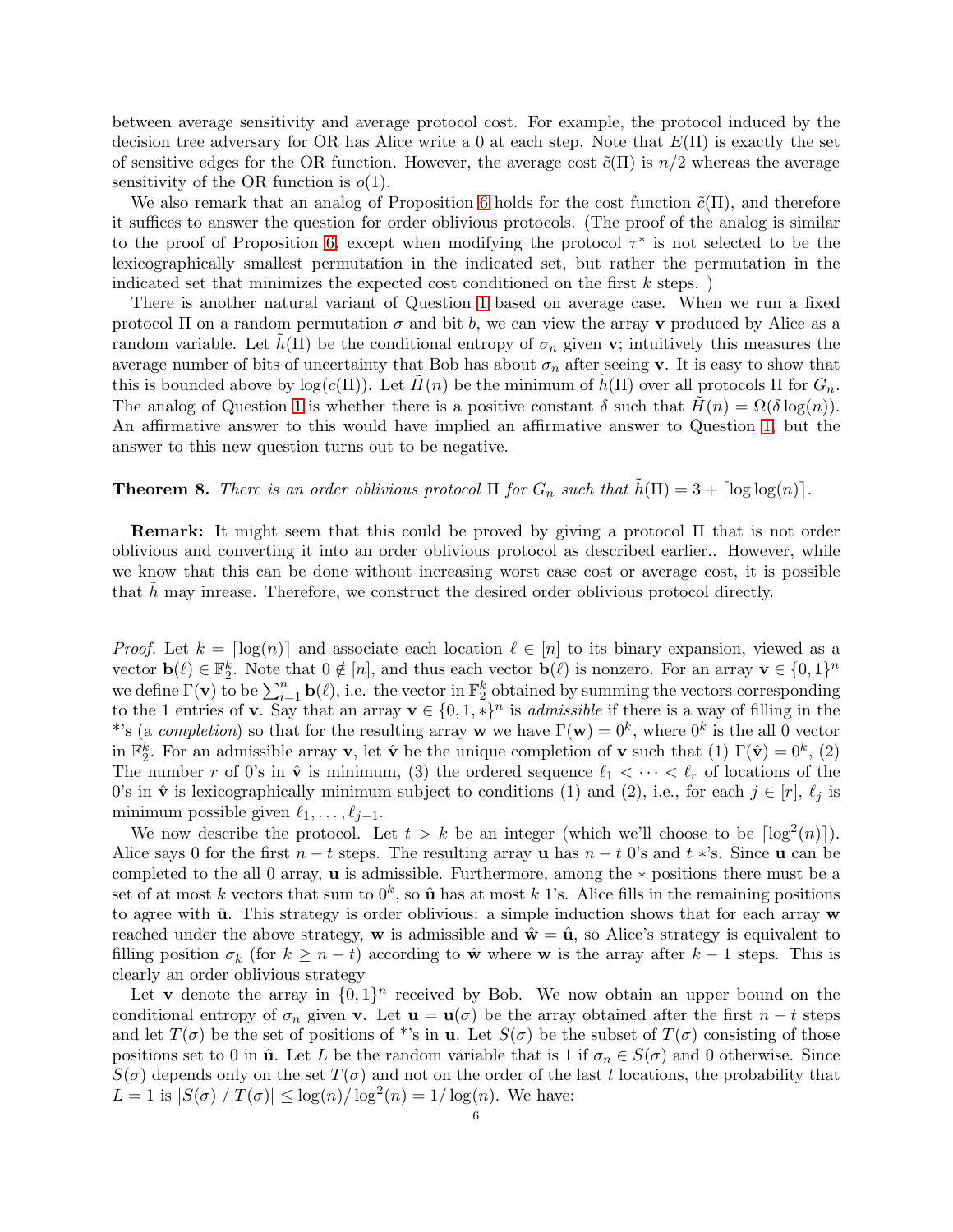$$
H(\sigma_n|\mathbf{v}) \leq H(\sigma_n, L|\mathbf{v})
$$
  
=  $H(L|\mathbf{v}) + H(\sigma_n|\mathbf{v}, L)$   
 $\leq 1 + H(\sigma_n|\mathbf{v}, L)$   
=  $1 + H(\sigma_n|\mathbf{v}, L = 1) \Pr[L = 1]$   
 $+ H(\sigma_n|\mathbf{v}, L = 0) \Pr[L = 0]$   
 $\leq 1 + H(\sigma_n)\frac{1}{\log(n)} + H(\sigma_n|\mathbf{v}, L = 0)$ 

We bound the final expression.  $H(\sigma) = \log(n)$  so the second term is 1. For the third term, we condition further on the value of the final bit b:

$$
H(\sigma_n | \mathbf{v}, L = 0) \leq H(b) + \frac{1}{2}(H(\sigma_n | \mathbf{v}, L = 0, b = 1) + H(\sigma_n | \mathbf{v}, L = 0, b = 0))
$$

Of course,  $H(b) = 1$ . Given  $L = 0$ , we have  $\sigma_n \in T(\sigma) - S(\sigma)$ . If  $b = 1$ , then  $\sigma_n$  is one of at most t positions set to 1, and so the conditional entropy of  $\sigma_n$  is at most  $\log(t) = 2\lceil \log \log(n) \rceil$ . If  $b = 0$  then  $\Gamma(\mathbf{v}) = \sigma_n$  (since  $\sigma_n$  is the unique location that if set to 1 would make the vectors corresponding to the locations of 1's sum to  $0^k$ ). The conditional entropy in this case is 0.

Summing up all of the conditional entropy contributions gives  $3 + \lceil \log \log(n) \rceil$ .

 $\Box$ 

For our last variant, suppose Alice can communicate to Bob with a w-ary alphabet instead of a binary alphabet. Thus, Alice is streamed a permutation  $\sigma$ , and when  $\sigma_i$  arrives she may write any of the symbols  $\{1, \ldots, w\}$  on location  $\sigma_i$  in v. At the last step  $b \in \{1, \ldots, w\}$  arrives and Alice must write it in location  $\sigma_n$ . Bob sees **v** and has to output a set J that contains  $\sigma_n$ . The cost of the protocol is the maximum size of J over all  $\sigma$  and b.

We will show that Question [1](#page-1-0) is false in this setting. To state our result we need some definitions. Fix  $r > 1$  and positive integer  $k_0$ . For  $n \geq k_0$  define for each integer  $j \geq 0$  the function  $t_j$  defined on integers  $n \geq k_0$ . The function  $t_0$  is given by  $t_0(n) = n$  for all n. For  $j \geq 1$ ,  $t_j$  is defined inductively  $t_j(n) = \max(k_0, \lceil \log_r(t_{j-1}(n)) \rceil)$ . Observe that for  $j \geq 2$  we have  $t_j(n) = t_{j-1}(t_1(n)) = t_1(t_{j-1}(n))$ . Thus  $t_j$  depends on parameters r and  $k_0$  and is a minor variant of the base r iterated log function.

<span id="page-6-0"></span>**Theorem 9.** For each  $j \geq 0$  there is a protocol  $\Pi_j$  using the alphabet  $\{1, \ldots, 2j+1\}$  that has cost at most  $t_j(n)$ , where the parameters needed to define  $t_j$  are  $r = 2^{1/4}$  and some sufficiently large  $k_0$ .

For example, for a ternary alphabet the cost of the protocol is  $O(\log(n))$  and for a 5-ary alphabet the cost is  $O(\log \log(n))$ . To prove this, we'll need a few elementary standard facts about error correcting codes. We include proofs to make the presentation self-contained.

<span id="page-6-1"></span>**Proposition 10.** For each  $n \geq 2$  there is a coloring  $\chi_n$  of the subsets of [n] by the set  $[n^2]$  such that any two sets that have symmetric difference at most 2 get different colors.

*Proof.* Construct the graph whose vertices are subsets of  $[n]$  with two vertices joined by an edge if their symmetric difference has size 1 or 2. The degree of any vertex is  $n(n+1)/2 < n^2$ , and so the graph has a proper coloring with color set  $[n^2]$ ].

If  $\Sigma$  is a finite alphabet and  $\mathbf{s} \in \Sigma^k$ , a deletion error is the removal of some symbol from the string (shrinking the length by 1). We need the following (which is much weaker than what is possible, but is all we need.)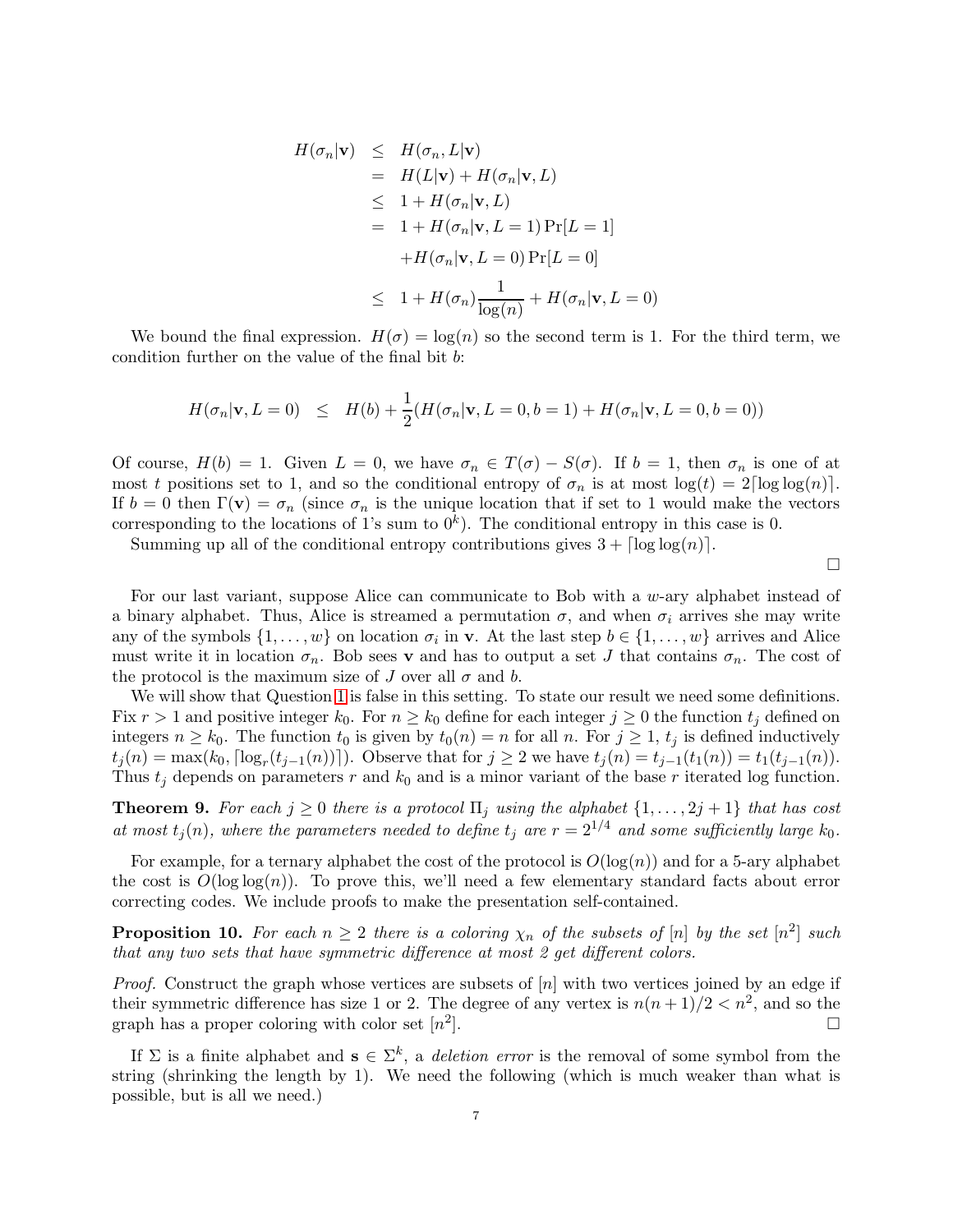<span id="page-7-0"></span>**Proposition 11.** There is a  $k_0$  such that for all integers  $k \geq k_0$  there is a code  $C_k$  of size at least  $2^{k/2}$  over  $\{0,1\}^k$  that can correct  $\lceil 4\log_2(k) \rceil$  deletion errors.

We note that the  $k_0$  that is needed for Theorem [9](#page-6-0) will be the  $k_0$  provided by this Proposition.

*Proof.* We can choose  $C_k$  to be a maximal independent set in the graph on  $\{0,1\}^k$  in which two strings x and y are joined if there is a string z that can be obtained from each of them by at most  $\lceil 4 \log_2(k) \rceil$  deletions. If  $\Delta$  is the maximum degree of the graph then any maximal independent set has size at least  $2^k/(\Delta+1)$  and  $\Delta$  is at most  $\binom{k}{[4]}\infty$  $\frac{k}{[4\log_2(k)]}\Big)^2 2^{[4\log(k)]}$  (since given **x** each neighbor **y** of **x** can be constructed by selecting the subset of  $\lceil 4\log_2(k) \rceil$  positions to delete from **x**, the subset of  $[4\log(k)]$  positions to delete from y and the values of the bits deleted from y). For sufficiently large k this is at most  $2^{k/2} - 1$ . large k this is at most  $2^{k/2} - 1$ .

*Proof of Theorem [9.](#page-6-0)* Fix  $k_0$  according to Proposition [11](#page-7-0) and let  $r = 2^{1/4}$ . Note that  $\log_r(n) =$  $4\log_2(n)$ . Define the functions  $t_j$  as above.

For  $n \leq k_0$  our protocol will just have Alice write the same symbol every time and Bob output |n|. So assume  $n > k_0$ .

We prove the theorem by induction on  $j$ . For the induction we need to strengthen the theorem to say that the constructed protocol  $\Pi_i$  works in  $j+1$  phases numbered 0 to j where during phase 0, Alice sees  $t_0(n) - t_1(n)$  permutation values and writes only  $2j + 1$  and during phase  $i \in [1, j - 1]$ Alice processes the next  $t_i(n) - t_{i+1}(n)$  permutation values and writes only symbols  $2(j - i) + 1$ and  $2(j - i) + 2$ . During phase j, Alice processes  $t_j(n) - 1$  permutation values and writes symbols 1 and 2.

The protocol  $\Pi_0$  is trivial: the alphabet is  $\{1\}$  and  $t_0(n) = n$  and  $t_1(n) = 1$ . Alice writes only 1's. and Bob outputs the set [n].

Now suppose  $j > 1$  and that  $\Pi_{j-1}$  has been defined. Phase 0 of  $\Pi_j$  is prescribed. Let  $t = t_1(n)$ and let  $S = \{s_1 < \ldots < s_t\}$  be the unfilled positions after phase 0. Alice identifies the set S with the set [t] by the correspondence  $s_i \leftrightarrow j$  and views the remaining t symbols of  $\sigma$  as a permutation  $\sigma'$  of [t]. The remaining j – 1 phases of the Π<sub>j</sub> correspond to the protocol Π<sub>j–1</sub> run on  $\sigma'$ , so Phase i of  $\Pi_j$  corresponds to Phase  $i-1$  of  $\Pi_{j-1}$  run on  $\sigma'$ . For  $i \geq 2$ , Phase i of  $\Pi_j$  is exactly the same as Phase  $i-1$  of  $\Pi_{j-1}$ . However, Phase 1 of  $\Pi_j$  is different from Phase 0 of  $\Pi_{j-1}$ . In Phase 0 of  $\Pi_{j-1}$  the only symbol written is  $2j-1$  but in Phase 1 of  $\Pi_j$  both symbols  $2j-1$  and  $2j$  are used. Since  $t \geq k_0$ , we can construct  $C_t$  as in Proposition [11](#page-7-0) and by changing the alphabet, we can view  $C_t$  as a subset of  $\{2j-1, 2j\}^t$ . By the choice of  $t = \lceil \log_b n \rceil \ge 4 \log_2 n$ , we have  $n^2 \le 2^{t/2}$  so we can fix a 1-1 map g from  $[n^2]$  to  $C_t$ . Alice computes  $g(\chi_n(S))$  where  $\chi_n$  comes from proposition [10.](#page-6-1) This is a string  $y \in \{2j-1, 2j\}^t$  and during phase 1, Alice write  $y_i$  on location  $s_i$ . This completes the specification of  $\Pi_i$ .

We now turn to Bob's strategy for choosing the set J to output. Let  $A_i$  be the set  $\{2i+1, 2i+2\}$ . During phase i, Alice only writes symbols from  $A_{i-i}$  so the number of symbols from  $A_{i-i}$  written by Alice is  $d_i(n) = t_i(n) - t_{i-1}(n)$  if  $i < j$  and is  $d_j(n) = t_j(n) - 1$  if  $i = j$ . The final symbol b comes from some  $A_{j-i}$ ; let  $i^*$  be the index such that  $b \in A_{j-i^*}$ .

When receiving Alice's output array Bob can count the number of symbols from each  $A_{j-i}$ . For all but one *i* this will be  $d_i(n)$ , and will be  $1 + d_i(n)$  if and only  $i = i^*$ .

If  $i^* \neq 0$  then Bob knows the set of positions that Alice wrote  $2j + 1$  to during phase 0, and therefore knows the set S of  $t_1(n)$  positions that remained unfilled at the end of phase 0. Since  $b < 2j + 1$ , by identifying symbols  $2j$  and  $2j - 1$ , Bob can interpret the array restricted to S as the output of  $\Pi_i$  on a set of size  $t_1(n)$ . By induction he can determine a set of size at most  $t_{i-1}(t(n)) = t_i(n)$  that contains  $\sigma_n$ .

This leaves the case  $i^* = 1$  Then Bob sees  $n-t_1(n) + 1$  positions that contain  $2j + 1$  one of which is  $\sigma_n$ . Let S' be the set of positions that don't have  $2j + 1$  written on them. Then Bob knows S'.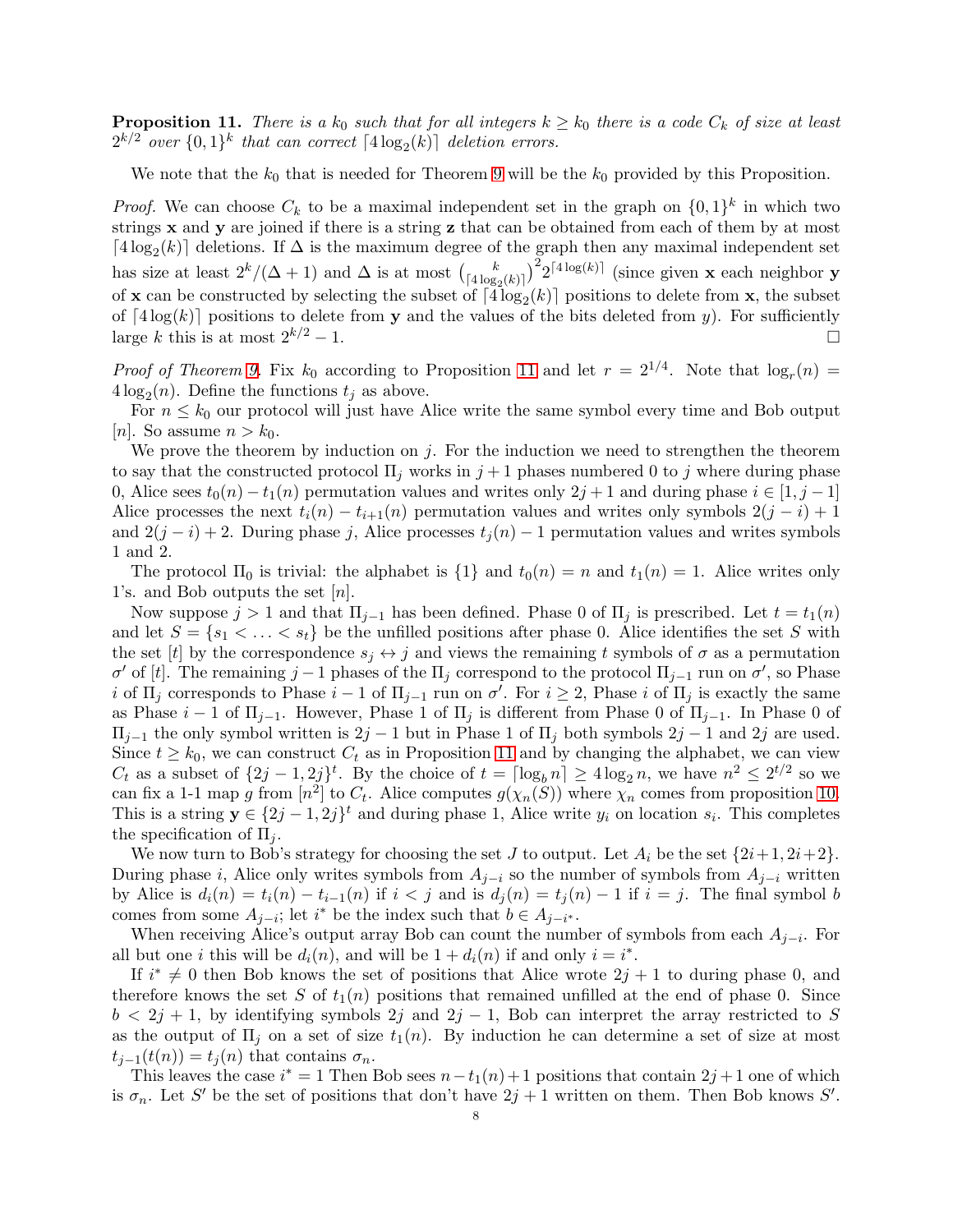We argue that Bob can recover the set  $S$  of positions not written during Phase 0. From this, Bob will know  $\sigma_n$ , since  $S - S' = {\sigma_n}.$ 

For those positions  $s_i \in S$  that Alice wrote during phase 1, Alice wrote  $y_i$  in position  $s_i$  where  $y = g(\chi_n(S))$ . The number of symbols written during phase 1 is  $t_1(n) - t_2(n) = t - \lfloor 4 \log_2(t) \rfloor$ (unless  $j = 1$  in which case  $t - 1$  symbols were written in phase 1). Thus the string z seen by Bob (using symbols from  $\{2j-1, 2j\}$ ) is obtained from y with at most  $\lceil 4\log_2(t) \rceil$  symbols deleted. Since  $C_t$  is robust against  $\lceil 4\log_2(t) \rceil$  deletions, Bob can recover y from z. He then knows  $g^{-1}(\mathbf{y}) = \chi_n(S)$ . The choice of  $\chi_n$  implies that S is uniquely determined from S' and  $\chi_n(S)$ , so Bob recovers S and therefore  $\sigma_n$ .

# 4. Lower Bounds for Restricted Protocols

<span id="page-8-0"></span>In the previous section, two stronger variants of Question [1](#page-1-0) turned out to have negative answers, which may suggest that Question [1](#page-1-0) also has a negative answer. In this section however, we prove a lower bound which implies that any counterexample to Question [1](#page-1-0) will need to look quite different from the two protocols provided in the last section.

An order oblivious protocol can be specified by a sequence of maps  $A_1, \dots, A_n$  where each  $A_i$ maps partial assignments on the set [n] to a single bit. When location  $\sigma_i$  arrives, the bit Alice writes is  $A_{\sigma_i}(\mathbf{v})$ . For partial assignments  $\alpha$  and  $\beta$ , we say that  $\beta$  is an extension of  $\alpha$ , denoted as  $\beta \geq \alpha$ , if  $\beta$  is obtained from  $\alpha$  by fixing additional variables. An order oblivious protocol is *monotone* if each of the maps  $A_1, \dots, A_n$  are monotone with respect to the extension partial order. That is, if  $\beta \geq \alpha$  are partial assignments, then  $A_i(\beta) \geq A_i(\alpha)$  for each i. As a remark, when running the protocol there may be assignments that are never written on  $\bf{v}$ , however defining each  $A_i$  to have domain all partial assignments is still valid and simplifies notation.

Both the AND-OR protocol described in the introduction and the protocol constructed in Theorem [8](#page-5-0) are examples of monotone protocols. Monotonicity generalizes to protocols on w-ary alphabets, and the w-ary protocol of Theorem [9](#page-6-0) is monotone (if we order the alphabet symbols in reverse  $2j + 1 < 2j < \cdots < 1$ . Our main result in this section is that monotone protocols on binary alphabets have cost at least  $\lfloor \sqrt{n} \rfloor$ . In particular, Question [1](#page-1-0) is true for such protocols. For the rest of the paper, all protocols will be on binary alphabets.

# <span id="page-8-2"></span>**Theorem 12.** All monotone protocols have cost at least  $\lfloor \sqrt{n} \rfloor$ .

*Proof.* Let  $\Pi$  be a monotone protocol. We show that  $E(\Pi)$  has a vertex of degree at least  $\lfloor \sqrt{n} \rfloor$ .

For a permutation  $\sigma$  denote by  $\text{bump}_k(\sigma)$  the permutation obtained from  $\sigma$  by "bumping" the element k to the end of  $\sigma$  and maintaining the same relative order for the rest of  $\sigma$ . For example, bump<sub>1</sub>(321654) = 326541.

We let  $w(\sigma)$  denote the array  $\Pi_A(\sigma)$  with the entries sorted in  $\sigma$  order. In other words,  $w(\sigma)$  is the array defined by  $w(\sigma)_i = \Pi_A(\sigma)_{\sigma_i}$ .

<span id="page-8-1"></span>**Claim 13.** Let  $\sigma$  be any permutation and let  $\tau$  be obtained from  $\sigma$  by performing some sequence of bumps on  $\sigma$ . Suppose that  $\tau$  and  $m < n$  satisfy the following:

- The elements  $\tau_1, \tau_2, \cdots, \tau_m$  were never bumped.
- Alice originally wrote a 0 on the locations  $\tau_1, \dots, \tau_m$ , that is  $\Pi_A(\sigma)_{\tau_i} = 0$  for all  $i \leq m$ .

Then  $\Pi_A(\tau)_{\tau_i} = 0$  for all  $i \leq m$ , i.e.,  $w(\tau)$  begins with m 0's.

*Proof.* The claim follows easily by induction on i. Suppose we have already shown that  $w(\tau)$  begins with  $(i-1)$  0's. Let  $\mathbf{v}(\sigma, k)$  denote the partial assignment written on v just before Alice receives the index k (here the reader should take care to distinguish this from the partial assignment just before Alice receives  $\sigma_k$ ). Consider the partial assignment  $\mathbf{v}(\tau, \tau_i)$ . It follows from the first assumption and the inductive hypothesis that  $\mathbf{v}(\sigma, \tau_i)$  is an extension of  $\mathbf{v}(\tau, \tau_i)$ . Thus, since Alice originally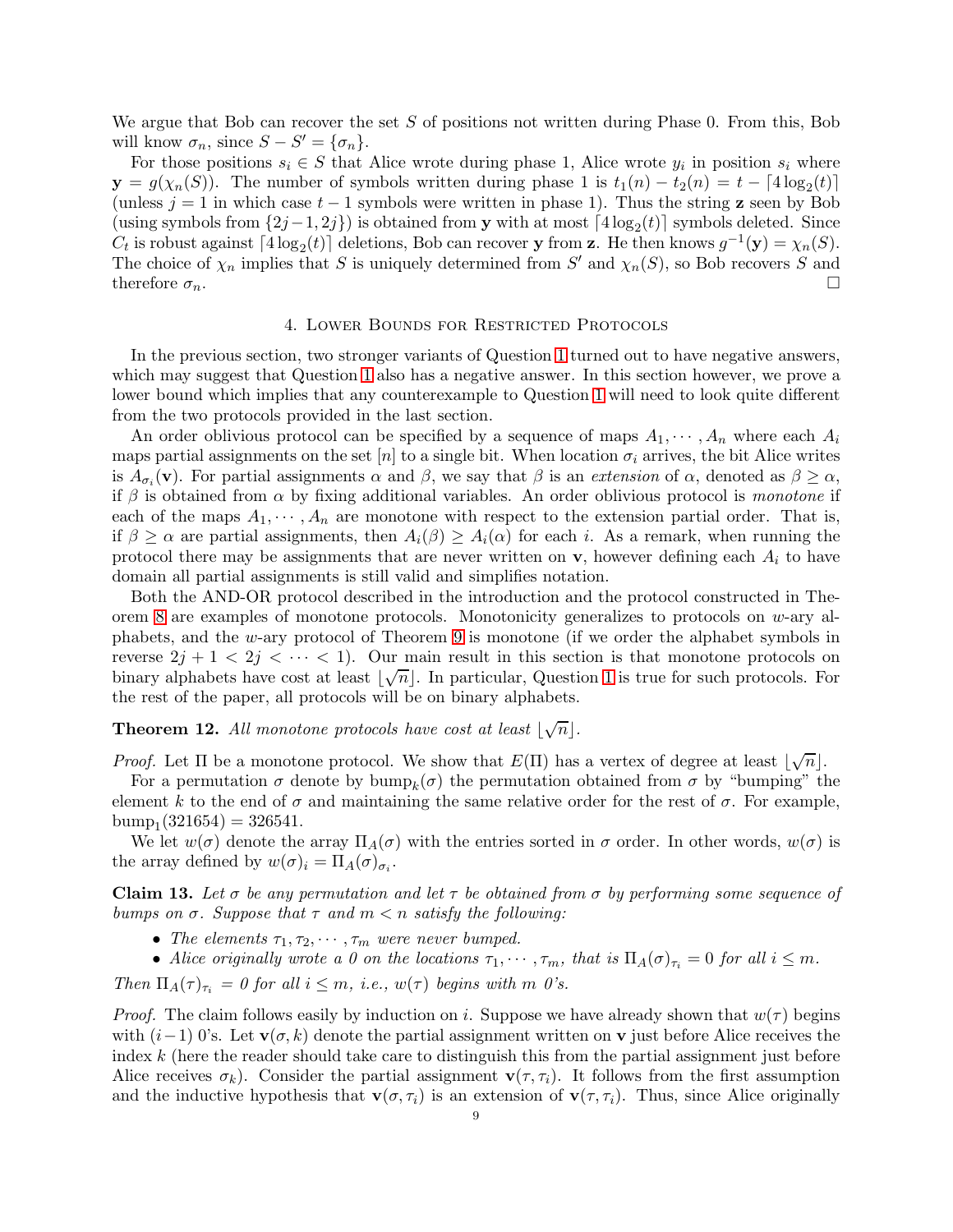wrote a 0 on location  $\tau_i$ , by monotonicity she continues to write a 0 on that location when being streamed  $\tau$  (that is  $\Pi_A(\tau)_{\tau_i} = 0$ ).

Let  $\sigma$  be the permutation such that  $w(\sigma)$  is lexicographically minimum.

Claim 14.  $w(\sigma)$  consists of a block of 0's, followed by a block of 1's, followed by a single \*.

*Proof.* The result is trivial if their are no 1's. Let j be the location of the first 1, and let k be the last position in the block of 1's beginning at j. We claim  $k = n - 1$ . Suppose  $k < n - 1$ . Then there is a 0 in position  $k + 1$ . Let  $\tau$  be obtained from  $\sigma$  by bumping  $\sigma_j, \ldots, \sigma_k$ . By Claim [13,](#page-8-1)  $w(\tau)$ begins with j 0's, contradicting the lexicographic minimality of  $\sigma$ .

Let  $n-t$  be the number of initial 0's in  $w(\sigma)$  so the number of 1's ist−1. Let  $T = \{\sigma_{n-t+1}, \ldots, \sigma_n\}$ and let x be the vector that is 1 in those positions and 0 elsewhere. For  $k$  between 1 and  $n$ , let  $\tau^{(k)} = \text{bump}_k(\sigma)$ , so  $\tau^{(\sigma_n)} = \sigma$ .

The vectors of the form  $\Pi_A(\phi)$  and  $w(\phi)$  have a single \*. For  $b \in \{0,1\}$  we write  $\Pi_A(\phi, b)$  and  $w(\phi, b)$  for the vectors obtained by replacing the \* by b.

**Claim 15.** The vertices  $\Pi_A(\tau^{(k)}, 1)$  for  $k \in T$  are all equal to x. Therefore x belongs to an edge in direction k for each  $k \in T$  and so has degree at least t in  $E(\Pi)$ .

*Proof.* Let  $k \in T$ . Clearly  $w(\tau^{(k)}, 1)$  has the first  $n-t$  bits 0, and so by the choice of  $\sigma$  the remaining bits are 1. This implies  $\Pi_A(\tau^{(k)}$  has 1's in the positions indexed by the last t elements of  $\tau^{(k)}$  which is the set  $T$ .

To conclude the proof of the theorem we will find an assignment y that has degree at least  $(n-t)/(t+1)$  in the graph  $E(\Pi)$ .

**Claim 16.** For k among the first  $n - t$  elements of  $\sigma$ ,  $w(\tau^{(k)})$  has the first  $n - t - 1$  bits equal to 0, and has at most one 0 among the next t bits (and last bit  $*$ ).

*Proof.* Claim [13](#page-8-1) immediately implies that the first  $n-t-1$  bits of  $w(\tau^{(k)})$  are 0. Now take all of the locations that are labeled 1 in  $\Pi_A(\tau^{(k)})$  and bump them to the end and let this new permutation be  $\rho$ . Claim [13](#page-8-1) implies that all 0's remain 0. By the lexicographic minimality of  $w(\sigma)$ ,  $w(\rho)$  has at most  $n - t$  0's which implies that there was at most a single 0 in  $\tau^{(k)}$  in positions  $n - t + 1$  or higher.

Now classify each of the first  $n-t$  elements of  $\sigma$  into sets  $S_{n-t}, \ldots, S_n$ . Element  $k \in S_n$  if  $w(\tau^{(k)})$ has t 1's. Otherwise  $k \in S_j$  where j is the location of the unique 0 of  $w(\tau^{(k)})$  in locations  $n-t$  to  $n-1$ . Choose  $j^*$  so that  $|S_{j^*}|$  is maximum and let  $m = |S_{j^*}|$ , which is at least  $(n-t)/(t+1)$ . For  $k \in S_{j^*}$ , let  $y^{ki} = \Pi_A(\tau^{(k)}, 0)$ . Let  $u = \sigma_{j^*+1}$  and let y be the vector that is 1 on the positions of  $T - \{u\}$  and 0 elsewhere.

**Claim 17.** The assignments  $y^{(k)}$  for  $k \in S_{j^*}$  are all equal to y, and thus y has degree at least m in  $E(\Pi)$ .

Proof. By the definition of the bump operation the sequence of elements appearing in positions  $n-t, \ldots, n-1$  in  $\tau^{(k)}$  is  $\sigma_{n-t+1}, \ldots, \sigma_n$  and the element in position  $j^*$  of  $\tau^{(k)}$  is  $\sigma_{j^*+1} = u$ . Thus  $y^{(k)}$  is 1 on the elements of  $T - \{u\}$  and 0 elsewhere.

We thus have a point x of degree at least t and a point y of degree at least  $(n-t)/t+1$  in  $E(\Pi)$ . This implies that cost of  $\Pi$  is at least max $(t,(n-t)/(t+1)) > \sqrt{n-1}$  and is thus at least  $\lfloor \sqrt{n} \rfloor$ .

As demonstrated by the AND-OR protocol, Theorem [12](#page-8-2) is tight up to a constant factor. We remark that the monotone protocols we consider here seem to have no general connection to the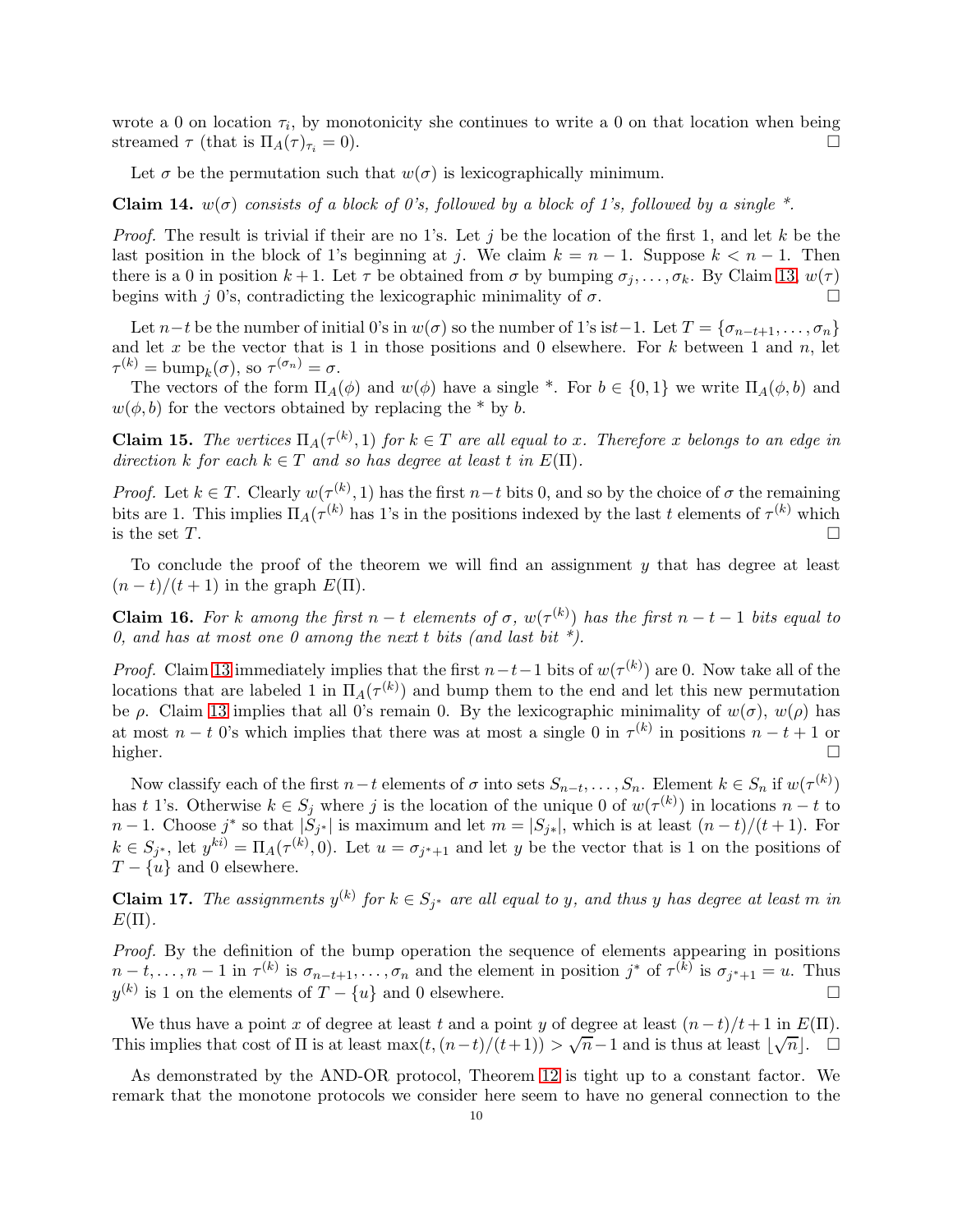class of monotone boolean functions, and our result for monotone protocols seems to be unrelated to the easy and well known fact that the sensitivity conjecture is true for monotone functions.

We conclude this section with a lower bound for a second class of protocols. Although the lower bound is only logarithmic, proving a logarithmic lower bound for all protocols with a large enough constant would improve on the best known bounds relating degree and sensitivity.

We need a few definitions. Recall that an edge  $e \in \mathbb{H}_n$  may be written as an array in  $\{0, 1, *\}^n$ for which  $e_{\ell} = \ast$  on exactly one location  $\ell$ . We call this location  $\ell$  the free location of that edge. We say two edges  $e, e'$  collide if  $e_{\ell} = e'_{\ell}$  for all  $\ell$  that is not a free location of either edge. Equivalently, two edges collide if they share at least one vertex (each edge collides with itself). Both of the lower bounds in this section will follow by finding an edge  $e \in E(\Pi)$  that collides with m other edges in  $E(\Pi)$ . This implies at least one of the vertices in e has degree at least  $m/2$  in the graph  $E(\Pi)$ , which in turn lower bounds the cost of the protocol.

For a permutation  $\sigma$ , we write  $\ell <_{\sigma} k$  to denote that the element  $\ell$  comes before the element k in  $\sigma$ . Let  $S_k(\sigma) = \{\ell : \ell <_{\sigma} k\}$ . For example, if  $\sigma = 321654$  then  $S_1(\sigma) = \{2,3\}$ . We say a protocol is assignment oblivious if the bit written by Alice in location k only depends on the set  $S_k(\sigma)$  (and not on the assignment of bits to that set). Such protocols can be described by a collection of  $n$ hypergraphs  $H_1, H_2, \cdots, H_n$ , where each  $H_\ell$  is a hypergraph with vertex set  $[n] \setminus {\ell}$ . When k arrives, Alice writes a 1 if and only if the set  $S_k(\sigma)$  is in  $H_k$ .

# **Theorem 18.** Every assignment oblivious protocol  $\Pi$  has  $c(\Pi) \ge \log_2(n)/2$ .

Proof. Let Π be an assignment oblivious protocol.

Given a permutation  $\sigma = \sigma_1 \sigma_2 \cdots \sigma_n$  and  $k \in [n]$  we define swap $_k(\sigma)$  to be the permutation obtained by swapping the positions of the elements k and  $\sigma_n$  within  $\sigma$  and keeping every other element in the same place. For example,  $swap_3(654321) = 654123$ . The lemma will follow by constructing a permutation  $\sigma$  such that that  $\Pi_A(\sigma)$  and  $\Pi_A(\text{swap}_k(\sigma))$  collide for each  $k \in {\{\sigma_{n-1}, \cdots, \sigma_{n-[\log_2(n)]}\}}$ 

We build up such a  $\sigma$  in a greedy manner. We start with setting  $\sigma_{n-1} = 1$ . With  $\sigma_{n-1}$  fixed, the bit Alice writes in location 1 is completely determined by  $\sigma_n$  (and does not depend on the values we later choose for  $\sigma_1, \cdots, \sigma_{n-2}$ . This holds by the assignment oblivious property and because  $S_1(\sigma) = \{\ell : \ell \neq 1, \sigma_n\}.$  Let  $R_1$  be the locations  $\ell$  for which setting  $\sigma_n = \ell$  results in Alice writing a 1 in location 1. At least one of  $|R_1|, |R_1^c|$  are bigger than  $\lceil (n-1)/2 \rceil$ , let  $T_1$  be that set. Now we fix  $\sigma_{n-2}$  to be any element in  $T_1$ .

Having fixed  $\sigma_{n-1}$  and  $\sigma_{n-2}$ , the bit Alice writes on location  $\sigma_{n-2}$  also only depends on the value of  $\sigma_n$ . Now let  $R_2$  be the subset of indices j in  $T_1$  such that setting  $\sigma_n = j$  would cause Alice to write a 1 in location  $\sigma_{n-2}$ . At least one of  $|R_2|, |R_2^c|$  are bigger than  $\lceil (|T_1| - 1)/2 \rceil$ , let  $T_2 \subseteq T_1$  be that set. This process is iteratively repeated. At step i we set  $\sigma_{n-i}$  to be an arbitrary element of  $T_{i-1}$ . With  $\sigma_{n-1}, \cdots, \sigma_{n-i}$  now fixed, the value written in location  $\sigma_{n-i}$  depends only on the value of  $\sigma_n$ . The set  $R_i$  is defined to be all such values of  $\sigma_n$  that result in Alice writing a 1 in location  $\sigma_{n-i}$  and  $T_i \subseteq T_{i-1}$  is defined to be the larger of  $|R_i|$  and  $|R_i^c|$ . We proceed until the set  $T_i$  has only one element in it, in this case we assign  $\sigma_n$  to be that element. This process will take at least  $\lceil \log_2(n) \rceil$  steps. We then assign the remaining elements to  $\sigma_1, \dots, \sigma_{n-i-1}$  in an arbitrary order.

We now claim that  $\Pi_A(\sigma)$  and  $\Pi_A(\text{swap}_k(\sigma))$  collide for  $k = \sigma_n, \sigma_{n-1}, \cdots, \sigma_{n-\lceil \log_2(n) \rceil}$ .

**Claim 19.** Let  $i < \lceil \log_2(n) \rceil$ , and let  $k = \sigma_{n-i}$ . Then  $\Pi_A(\sigma)_{\ell} = \Pi_A(swap_k(\sigma))_{\ell}$  for all  $\ell \neq k, \sigma_n$ .

*Proof.* Let  $\sigma' = \text{swap}_k(\sigma)$ . If  $\ell <_{\sigma} k$  then  $S_{\ell}(\sigma) = S_{\ell}(\sigma')$  and so Alice writes the same bit to location  $\ell$  under both permutations.

Suppose that  $\ell >_{\sigma} k$ . Let j be such that  $\sigma_{n-j} = \ell$ . Note that  $\sigma_{n-1} = \sigma'_{n-1}, \cdots, \sigma_{n-j} = \sigma'_{n-j}$ . Recall that holding  $\sigma_{n-1}, \cdots, \sigma_{n-j}$  fixed, the bit Alice writes at location  $\ell$  depends only on the value of  $\sigma_n$ , and furthermore that bit is the same as for all settings of  $\sigma_n \in T_j$ . Since both  $\sigma_n$  and  $\sigma'_{n} = k$  are in the set  $T_j$ , it follows that  $\Pi_A(\sigma)_{\ell} = \Pi_A(\sigma')_{\ell}$ .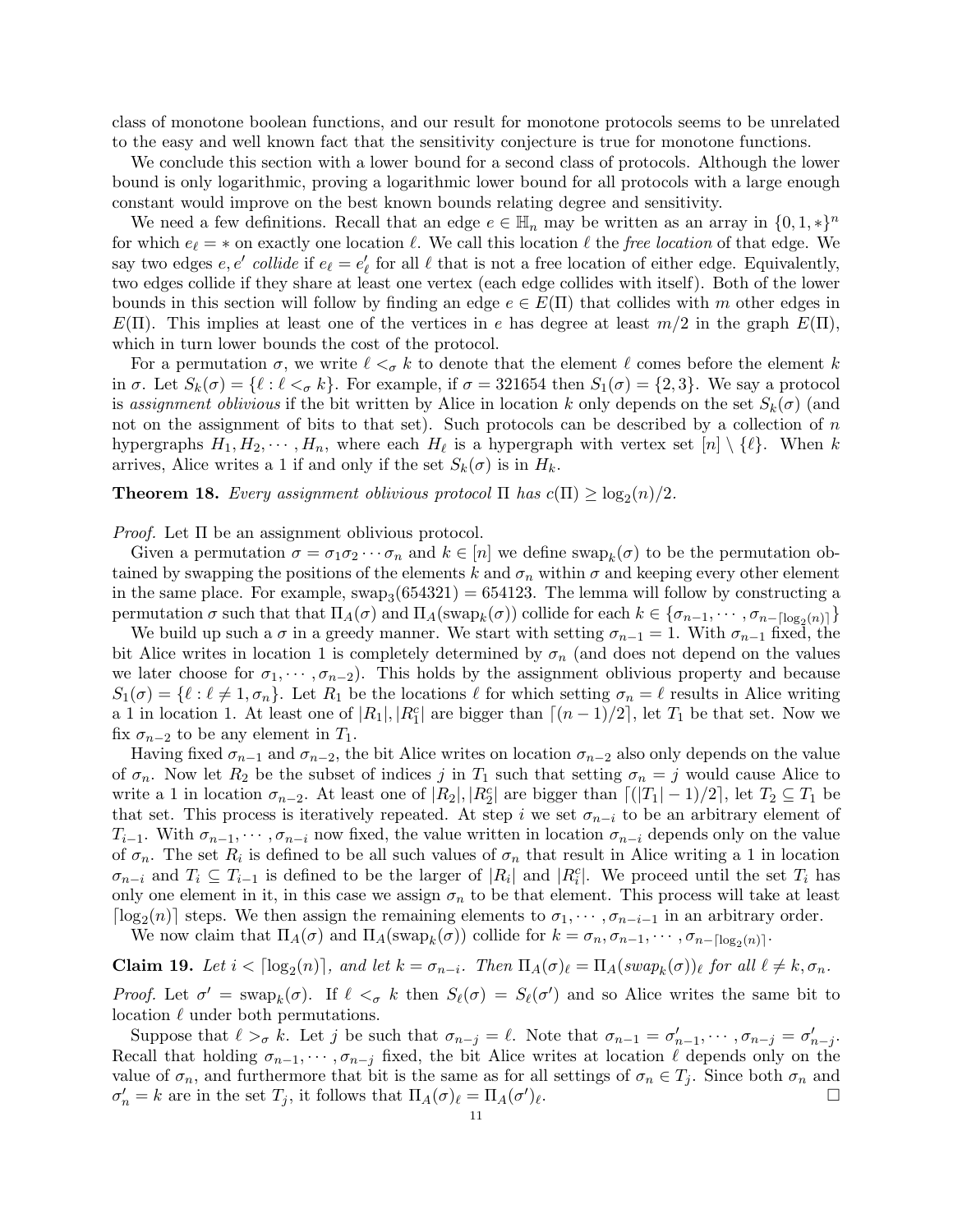By the above claim,  $\sigma$  collides with  $\text{swap}_k(\sigma)$  for at least  $\lceil \log_2(n) \rceil$  values of k. Furthermore, at least one of the vertices in  $\Pi_A(\sigma)$  has degree more than  $\lceil \log_2(n)/2 \rceil$ . This concludes the proof.

 $\Box$ 

### 5. A Protocol with Lower Cost than the AND-OR Protocol

<span id="page-11-2"></span>The AND-OR protocol has cost  $\lceil \sqrt{n} \rceil$  which matches our lower bound for monotone protocols (within 1). In this section we show that non-monotone protocols can give at least a small advantage:

**Theorem 20.** For some  $\varepsilon > 0$  and all sufficiently large n there is a protocol  $\Pi$  win  $c(\Pi) \leq (1-\varepsilon)\sqrt{n}$ .

Proof. The construction is a variant of the AND-OR protocol.

An  $(n, m)$  proper code is an indexed family  $\{ \mathbf{x}_S \in \{0, 1\}^n | S \in \binom{[n]}{m} \}$  $\binom{[n]}{m}$  of vectors such that the support of  $\mathbf{x}_S$  is a subset of S. We need the following fact: For n sufficiently large and  $n \geq k^2 \geq 0.8n$ there is an  $(n, k^2)$ -proper code in which any two codewords are at hamming distance at least  $2k+1$ . (The routine proof of this is given below.) Choose the least k such that  $k^2 \geq 0.8n$  and construct such an  $(n, k^2)$ -proper code.

Protocol  $\Pi$  is as follows: Alice writes 0 in the first  $n-k^2$  locations. Let S be the set of remaining  $k^2$  locations. View S as split into k blocks where the each successive block consists of the smallest k unassigned indices in S. For the last  $k^2$  elements of the permutation, when index j arrives Alice writes  $\mathbf{x}_{S,j}$  unless j is the final element of its block to arrive, in which case Alice writes  $1 - \mathbf{x}_{S,j}$ .

The word received by Bob differs from  $x<sub>S</sub>$  in at most k places (one for each block) and so by the distance property of the code, Bob can deduce the set  $S$ . If there is a block of  $S$  such that the received vector agrees with  $\mathbf{x}_S$  on the entire block then Bob outputs that block (since that block must include  $\sigma_n$ ); otherwise Bob outputs the set of positions (one per block) in which the received vector disagrees with  $\mathbf{x}_S$  (which again must include  $\sigma_n$ ).

Finally we prove the existence of the desired  $(n, k^2)$ -proper code using a standard random construction. for each  $S \in \binom{[n]}{k^2}$  define  $\mathbf{x}_S$  to be a random vector supported on S. Call a pair of sets  $S, T \in \binom{[n]}{k^2}$  bad if  $\mathbf{x}_S$  and  $\mathbf{x}_T$  differ in at most  $2k+1$  positions. The number of coordinates on which  $x_S$  and  $x_T$  differ is at least the number of coordinates in S on which they differ. Holding  $x_T$  fixed we see that this probability that  $S, T$  is bad is at most the probability of fewer than  $2k + 1$  heads in  $k^2$  coin tosses, which is  $2^{-k^2(1-o(1))}$ . Taking a union bound over all pairs of k-sets we get that the probability that there is a bad pair is at most  $\binom{n}{2}$  $\binom{n}{2n}^2 2^{-.8n(1-o(1))} = o(1)$ , and so with positive probability there are no bad pairs, and so the desired code exists.

As mentioned in the introduction, after a prelimiary version of this paper appeared, Mario Szegedy [\[14\]](#page-12-8) gave a protocol of cost  $O(n^{.4732})$ .

## 6. Acknowledgements

We thank Ran Raz for helpful discussions. The first author was supported by NSF grant CCF 083727. The second author was supported in part by (FP7/2007-2013)/ERC Consolidator grant LBCAD no. 616787, a grant from Neuron Fund for Support of Science, and the project 14-10003S of GA CR. The third author was supported by NSF grants CCF-083727 and CCF-1218711, and the Simons Foundation under award 332622.

### **REFERENCES**

<span id="page-11-1"></span><sup>[1]</sup> A. Ambainis, K. Balodis, T. Lee, M. Santha, and J. Smotrovs Separations to query complexity based on pointer functions ECCC, TR15-098, 2015.

<span id="page-11-0"></span><sup>[2]</sup> R. Beals, H. Buhrman, R. Cleve, M. Mosca, and R. De Wolf. Quantum lower bounds by polynomials. Journal of the ACM (JACM), 48(4):778–797, 2001.